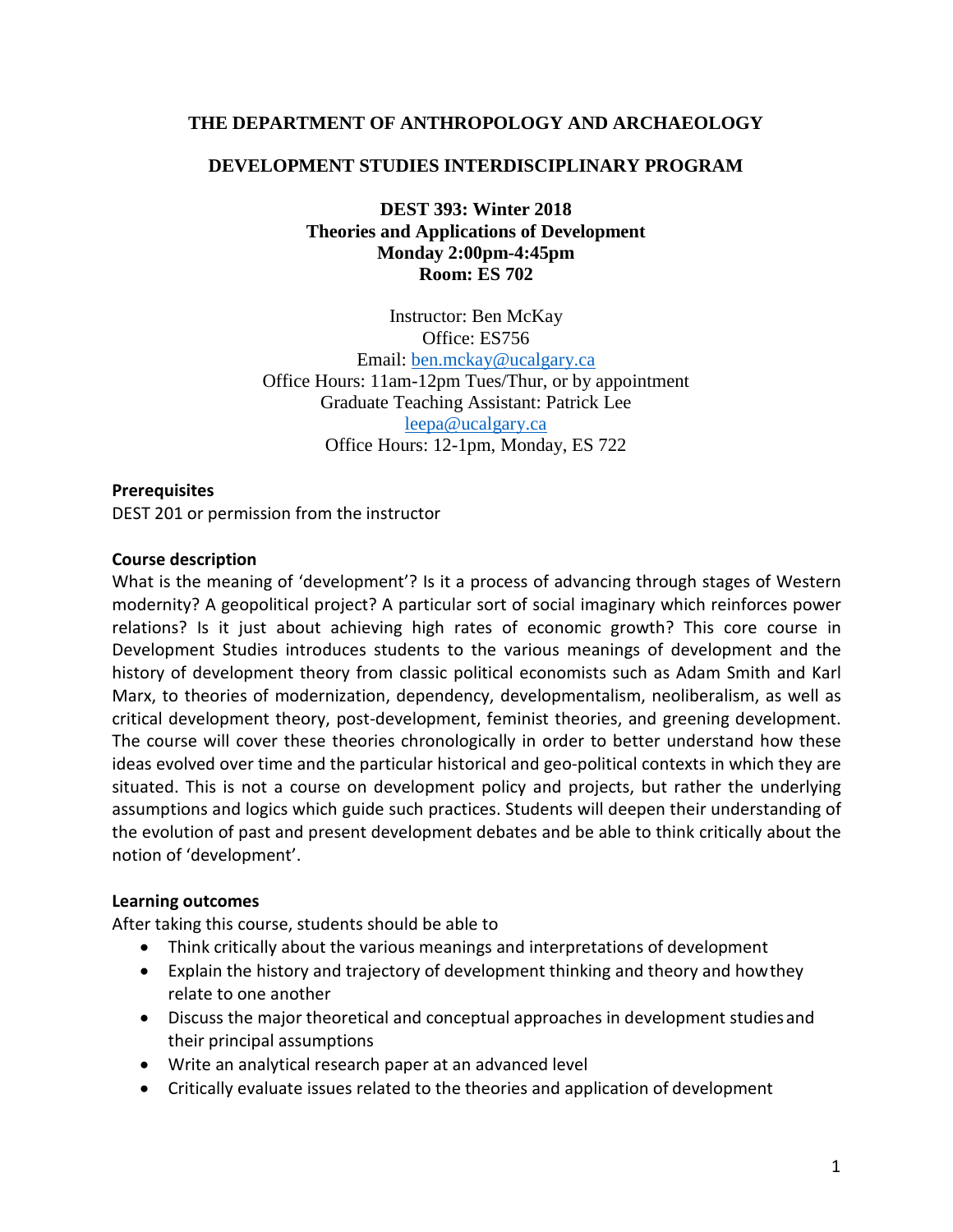### **Learning methods**

This course combines (a) lectures, (b) student-led discussion and presentations, (c) analytical reading exercises; (d) video and films; (e) student-led peer review exercises; and (f) analytical writing

### **Methods of assessment**

## 1- Online Plagiarism Tutorial and Test: 2.5%

As a prerequisite for submitting written assignments for this course students are required to complete the University of Indiana's "How to Recognize Plagiarism" online tutorial and test, available at[: https://www.indiana.edu/~academy/firstPrinciples/index.html](https://www.indiana.edu/%7Eacademy/firstPrinciples/index.html) Due: February 1st, 2018

Upon successful completion of the test, students must submit a copy of their certificate to the D2L platform. The certificate is your contract with the course instructor indicating that you will not engage in plagiarism in any form in this class, and it is a requirement for the submission of your written work.

### 2- Participation: 10%

Participation is an important component of this class. You are expected to come to class having done all the readings and ready to actively participate in the lectures by engaging in discussion and asking questions. Each class, a student will be assigned to present a summary and reflection of a selected reading. Another student will be assigned to make a commentary on that same reading, pointing out important points that were missed, differing interpretations of the main argument, how it relates to other theories of development, the global political and economic context, etc. More details will be discussed in class. All readings will be covered and throughout the semester each student will be in charge of both giving a summary and providing commentary only once. This does not mean that you do not do the other readings assigned for that day – you must do all readings and come to class prepared to engage in discussion and ask questions. Pop-quizzes and in-class assignments, if deemed necessary by the instructor, will be worth 2% of your participation grade. The final participation grade will be out of 10%, based on the following components and at the discretion of the instructor:

- a) Quality of participation and engagement with the required readings during thelectures (more details to be discussed in class)
- b) Pop-quizzes and in-class assignments (if deemed necessary by instructor)

### 3- Student-led group work: 12.5%

Students will be divided into groups (number of students per group will depend on class size). Each group will present on an assigned topic covered in the class. This is a reflection exercise about key concepts and key scholars in development theory. Details to be discussed in class.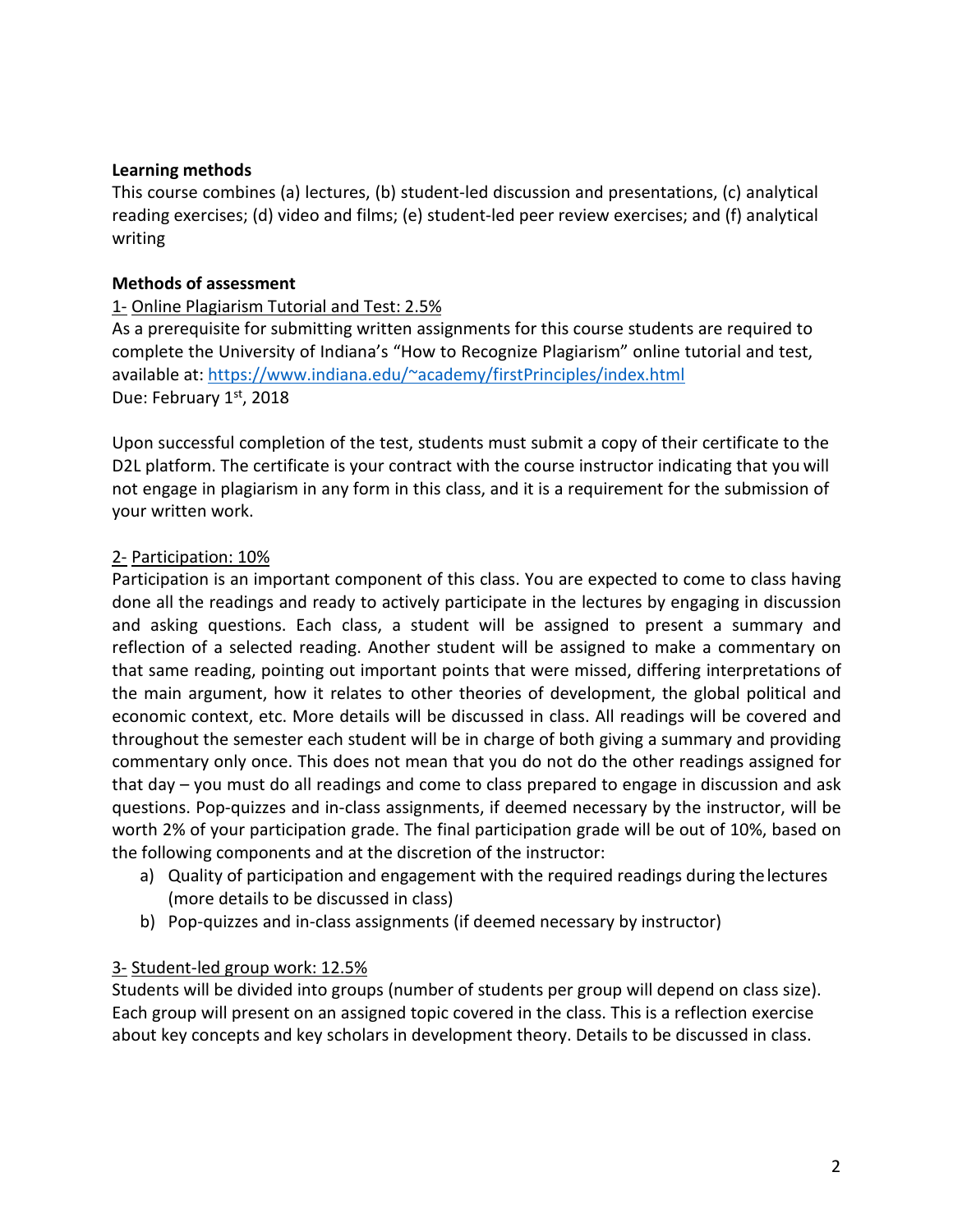## 4- Mid-term exam: 25%

Short answers and multiple choice. All materials in-class and in the readings up to and including February 5<sup>th</sup> will be covered. Mid-term will take place Feb 12.

## 5- Student-led essay outline presentation + peer review: 20%

Students will present their extended outline to the class and receive comments and constructive criticism from an assigned peer reviewer. More details to be discussed in class.

## 6- Final essay: 30%

Students will write an essay on a topic of choice approved by the instructor. More details to be discussed in class. Due date TBA.

\*All written assignments (including plagiarism certificate) should be uploaded to D2L, unless otherwise instructed. Late assignments will be penalized by 10% per day.

For referencing style, use APA. See https://owl.english.purdue.edu/owl/resource/560/01/

The final mark out of 100, will then be converted to a letter grade as follows:

| $A+$ 94.9 – 100%     | $A = 89.9 - 94.8\%$ | $A - 84.9 - 89.8\%$ |
|----------------------|---------------------|---------------------|
| $B+$ 79.9 – 84.8%    | $B = 74.9 - 79.8\%$ | $B - 70.9 - 74.8\%$ |
| $C_{+}$ 66.9 – 70.8% | $C = 62.9 - 66.8\%$ | $C-58.9-62.8%$      |
| $D+$ 54.9 – 58.8%    | D $49.9 - 54.8\%$   | F 49.8 and below    |

## **Required textbook:**

No textbook is required for this course. Readings are available on D2L.

## **Course structure and content**

# **January 8th – Introduction**

### **January 15th – Meanings of Development**

Required Reading

- Peet, R. and E. Hartwick (2015) 'Chapter 1: Introduction Growth versus Development' in *Theories of Development: Contentions, Arguments, Alternatives*. The Guilford Press: New York. (22 pages)
- Rist, Gilbert, pp. 8-24 The History of Development (16 pages)
- Thomas, Alan (2000) 'Development as Practice in a Liberal Capitalist World', *Journal of International Development,* No. 12, pp. 773-787 (14 pages)

### Recommended Reading

• Sen, Amartya Kumar (1999), 'Introduction: Development as Freedom', in Development as Freedom. Oxford: Oxford University Press, pp. 3-12 (10 pages)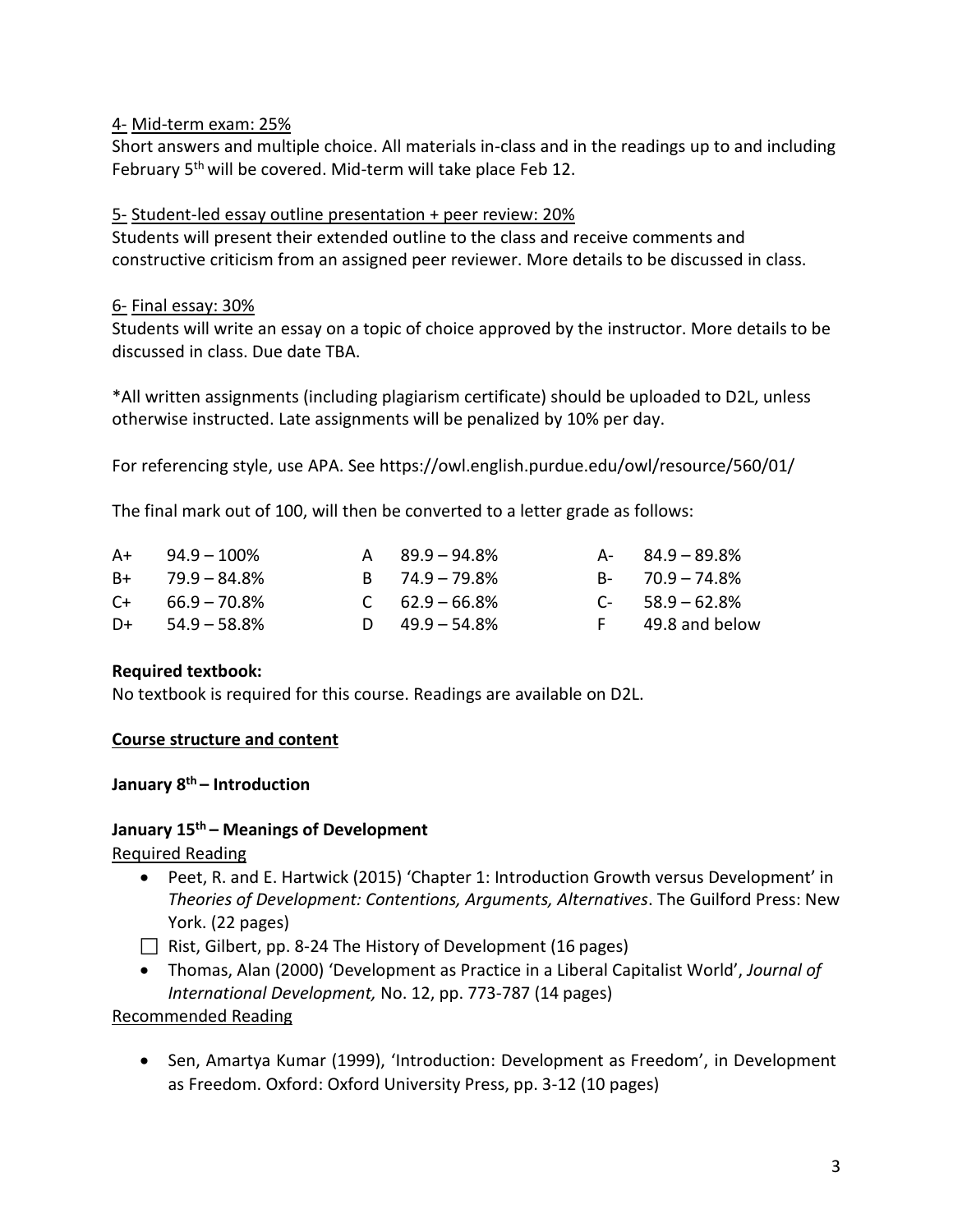### **January 22nd – Colonialism and the Origins of Capitalist Development** Required Reading

- □ Edelman and Haugerud (2005) Part I: Classical Foundations and Debates: Smith to Polanyi, in (eds) *The Anthropology of Development and Globalization*. Malden, MA: Blackwell Publishing, pp. 77-103 (26 pages)
- Wood, Ellen Meiksins 2002 *The Origin of Capitalism: A longer view*, Chapter 1 (The Commercialization Model and Its Legacy) pp. 11-33 (22 pages)
- McMichael, P. (2008) *Part I: The Development Project (Late 1940s to Early 1970s),* in *Development and Social Change*, Fourth Edition, Ch.2 25-54 (29 pages)

# **January 29th – Development Economics and Modernization Theory**

Required Reading

- Rostow, W (1959) 'The Stages of Economic Growth', *The Economic History Review*, Vol. 12, No. 1, pp. 1-16 (16 pages)
- Bernstein, H. (1971) 'Modernization theory and the sociological study of development', *Journal of Development Studies*, Vol. 7, No. 2, pp. 141-160 (19 pages)
- Baran, p. and E. Hobsbawm (1961) 'The Stages of Economic Growth', *Kyklos*, Vol. 14, Iss. 2, pp. 234–242 (8 pages)

Recommended Reading

• Ros (2005) 'The Pioneers of Development Economics and Modern Growth Theory', in (eds) Jomo KS and Erik Reinert, *The Origins of Development Economics*, pp. 81-98 (17 pages)

# **February 5th – The Development of Underdevelopment: Structuralist and Dependency Theory** Required Reading

- $\Box$  Saad-Filho, A. (2005) The Rise and Decline of Latin American Structuralism and Dependency Theory, in (eds) Jomo KS and Erik Reinert, *The Origins of Development Economics*, pp. 128-143 (15 pages)
- Kay, C. (2018) 'Development theory: the Latin American pivot', in (eds.) Veltmeyer and Bowles, *The Essential Guide to Critical Development Studies*, New York: Routledge, Ch. 4, pp. 73-83, (10 pages).
- Frank, Andre Gunder (1966),'The Development of Underdevelopment', *Monthly Review*, Vol. 18, No. 4, September, pp. 17-31 [15 pages].
- Kay and Gwynne (2000) 'The Relevance of structuralist and dependency theories inthe neoliberal period', Journal of Developing Societies, Vol. 16, Iss. 1, pp.49-69 (20pages)

# Recommended Reading

- Toye and Toye (2003) 'The Origins and Interpretation of the Prebisch-Singer Thesis', *History of Political Economy*, Vol. 35, No. 3, pp. 437-467 (30 pages)
- Prebisch, R. (1962) 'The Economic Development of Latin America and Its Principal Problems', *Economic Bulletin for Latin America*, Vol. VII, No. 1, pp. 1-22 (22 pages)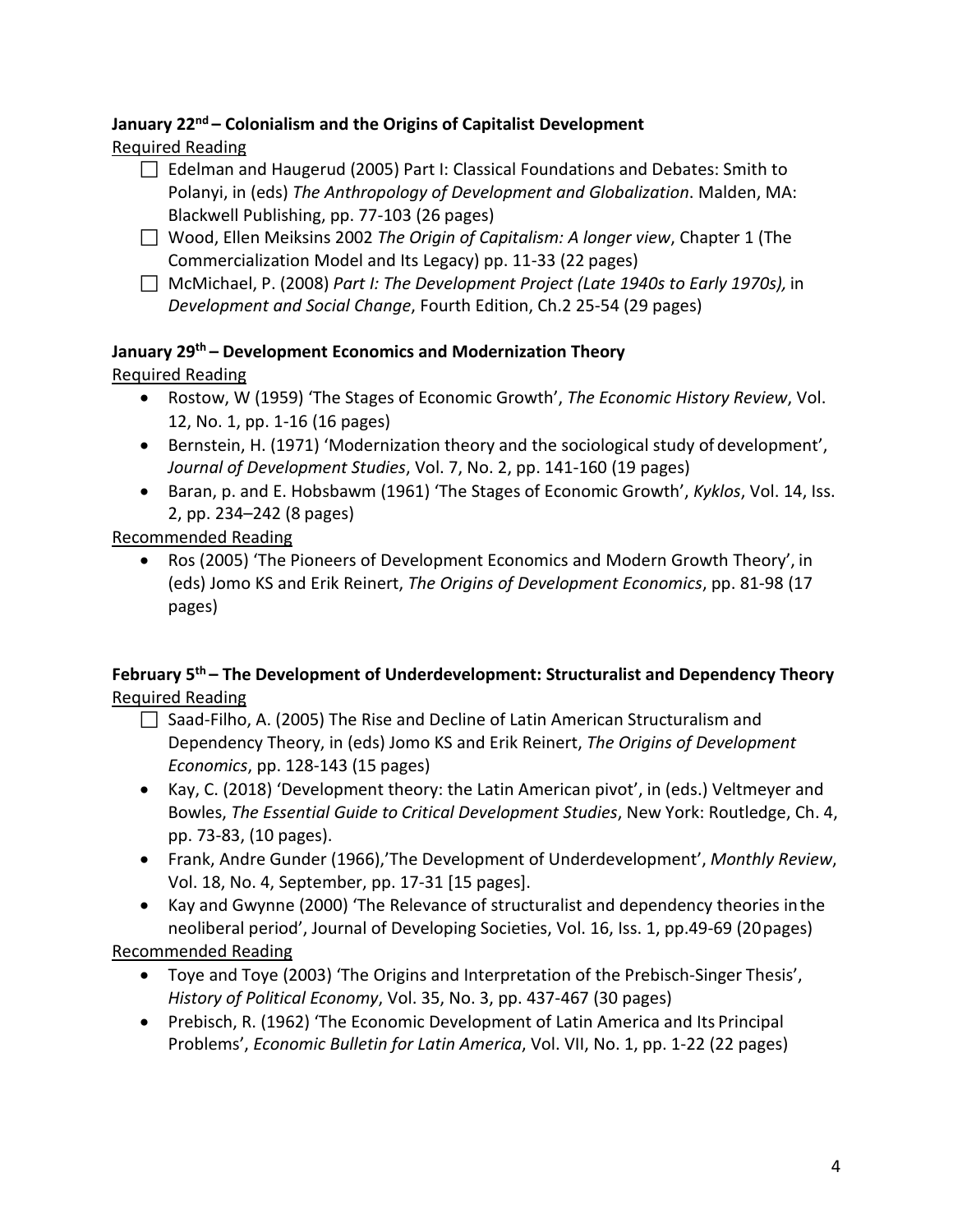# **February 12th – Mid-term exam**

 $\Box$  Details to be discussed in class

## **February 19th – Mid-term Break**

## **February 26th – The Developmental State and the East Asian Miracle**

Required Reading

- Kay, C. (2002) 'Why East Asia Overtook Latin America: Agrarian Reform, Industrialization and Development', *Third World Quarterly*, Vol. 23, No. 6, pp. 1073-1102 (29 pages)
- Bello, W. (2009) 'States and Markets, states versus markets: the developmental state debate as the distinctive East Asian contribution to international political economy'in (eds) M. Blyth, *Routledge Handbook of International Political Economy (IPE): IPE as a global conversation*, pp. 180-200 (19 pages)
- Chang, H. (2003) 'Kicking Away the Ladder: The "Real" History of Free Trade', *Foreign Policy In Focus Special Report*, December, pp. 1-14 (14 pages)

Recommended Reading

• Bowles, P. (2018) 'The developmental state and late industrialization: still feasible? And desirable?' in (eds.) Veltmeyer and Bowles, *The Essential Guide to Critical Development Studies*, New York: Routledge, Ch. 17, pp. 225-234, (9 pages).

# **March 5th – Neoliberalism and Globalization**

# Required Reading

- Harvey, D. (2005) *A Brief History of Neoliberalism*, Oxford: Oxford University Press. Chapter 1, pp.5-30 (25 pages)
- Hill et al. (2016) 'Neoliberalism and Development', in (eds) *The Handbook on Neoliberalism,* New York and London: Routledge, pp. 130-139 (9 pages)
- McMichael, P. (2005) 'Globalization and Development', in (eds) Appelbaum and Robinson, *Critical Globalization Studies*, Chapter 11, pp. 111-120 (9 pages).
- Bello, W. (2009) 'The Virtues of Deglobalization', Foreign Policy in Focus, September. Available fro[m http://fpif.org/the\\_virtues\\_of\\_deglobalization/](http://fpif.org/the_virtues_of_deglobalization/)

# **March 12th – Post-Development, Feminist and Post-Colonial Challenges to Development**

 $\Box$  Group work preparations

Required Reading

- Escobar, Arturo (2007), '"Post-development" as a concept and social practice,' in Exploring Post-development. Theory and practice, problems and perspectives, edited by Aram Ziai, Routledge, pp. 18-31 (13 pages)
- Kothari, U. (2002) 'Feminist and Postcolonial Challenges to Development', in (eds) Kothari and Minogue, *Development theory and practice: critical perspective*, Hampshire: Palgrave. Chapter 3, pp. 35-51 (16 pages).

# **March 19th – Film Screening and Group Work Preparation**

 $\Box$  Film Screening: TBA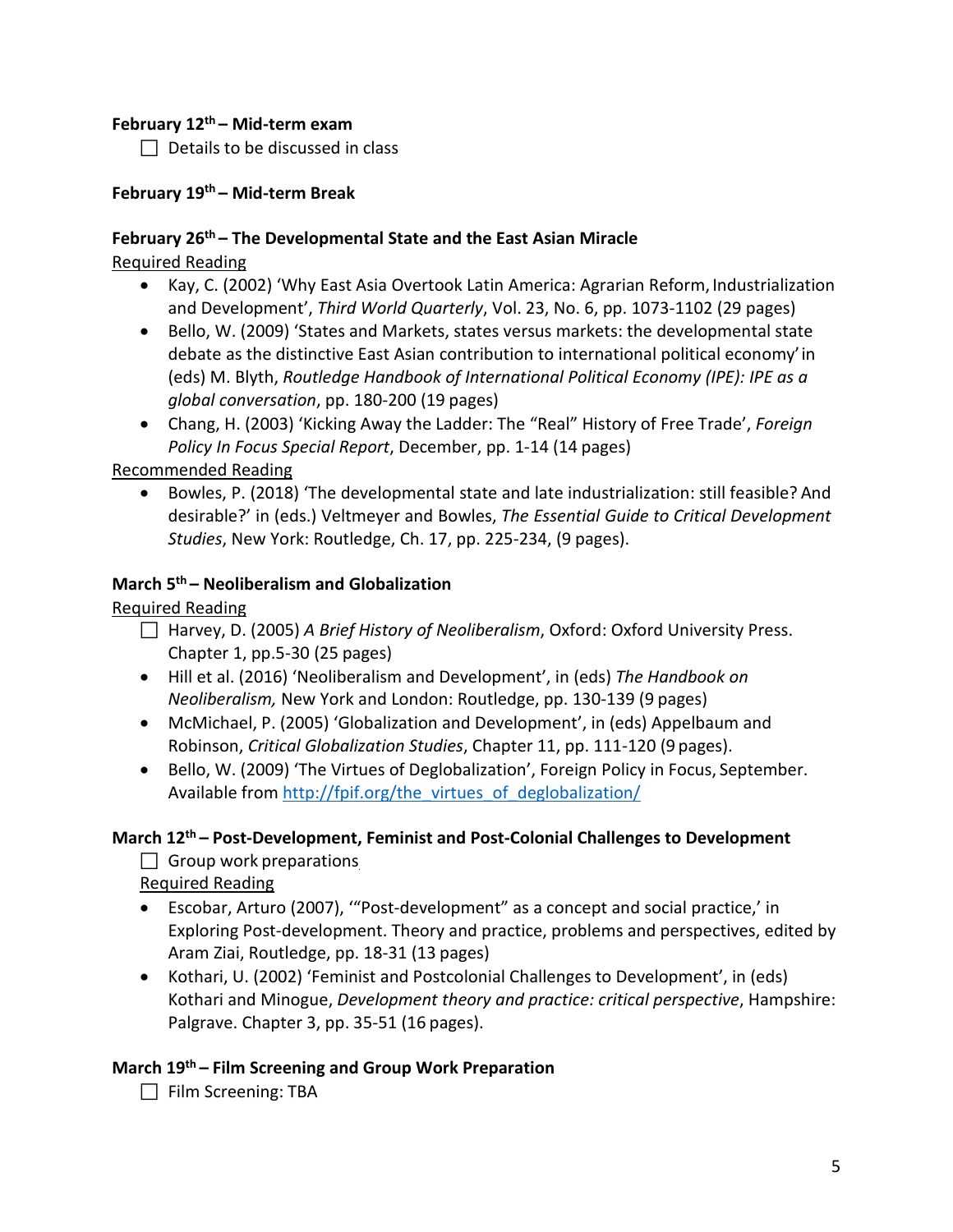$\Box$  Group work preparation

 $\Box$  Submit proposed essay topic: 250 words to D2L

# **March 26th – Critical Development Theory**

Group work **presentations**

Required Reading

- Veltmeyer and Bowles, *The Essential Guide to Critical Development Studies*, New York: Routledge, pp.1-12 (12 pages)
- Redclift, Michael R. (2007), 'Sustainable development (1987-2005): an oxymoron comes of age,' *Sustainable Development*, Vol. 13, pp. 212-227 (15 pages).

### **April 2nd – Essay outline presentations and peer review**

 $\Box$  Details to be discussed in class

### **April 9th – Essay outline presentations, course overview, wrap up**

### **Final Essay Due: April 27th. Submit to D2L before midnight.**

### **PLAGIARISM AND CHEATING**

Plagiarism: "to steal and pass off the ideas or words of another as one's own" (Webster's). Plagiarism will not be tolerated and will automatically result in a failing grade for the submission. Any student caught plagiarizing will also be subject to additional University sanctions. Students are expected to be familiar with the Department of Anthropology and Archaeology's policy on intellectual honesty

#### **DEFERRED EXAMS:**

A student who is absent from a test for legitimate reasons must discuss an alternative course of action with the instructor. The instructor at their discretion may transfer the percentage weight for the test to the final examination, if there is a final examination in the course, set another test, etc. An instructor will normally make this decision on the basis of verbal information provided by the student. In the event that an instructor feels that they cannot judge the veracity of the information provided, Students must be aware that they are responsible for payment of any charge associated with the medical assessment and documentation as this service falls outside the realm of services provided by the Provincial Health Care Plan. Deferral of the registrar scheduled final exam requires Registrar approval.

### **ACADEMIC ACCOMMODATIONS**

http://www.ucalgary.ca/access/accommodations/policy

Students needing an Accommodation because of a Disability or medical condition should communicate this need to Student Accessibility Services in accordance with the Procedure for Accommodations for Students with Disabilities

Students needing an Accommodation based on a Protected Ground other than Disability, should communicate this need, preferably in writing, to the instructor of this course.

### **ACADEMIC INTEGRITY**

Academic integrity is essential to the pursuit of learning and scholarship in a university, and to ensuring that a degree from the University of Calgary is a strong signal of each student's individual academic achievements. As a result, the University treats cases of cheating and plagiarism very seriously. Nonacademic integrity also constitutes an important component of this program.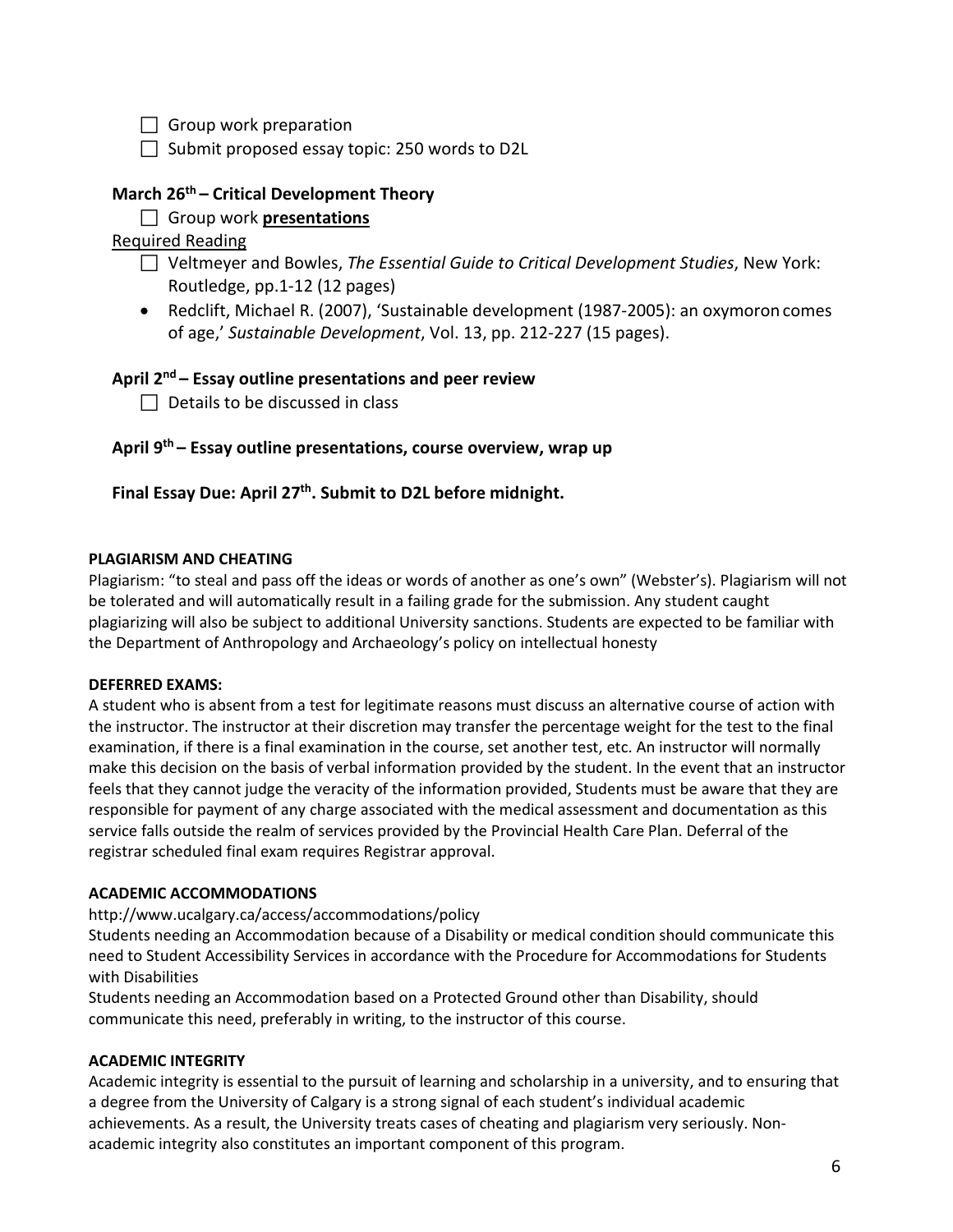For detailed information on what constitutes academic and non-academic misconduct, please refer to the following link: http://www.ucalgary.ca/pubs/calendar/current/k-2-1.html

All suspected cases of academic and non-academic misconduct will be investigated following procedures outlined in the University Calendar. If you have questions or concerns about what constitutes appropriate academic behavior or appropriate research and citation methods, you are expected to seek out additional information on academic integrity from your instructor or from other institutional resources.

Where there is a criminal act involved in plagiarism, cheating or other academic misconduct, e.g., theft (taking another student's paper from their possession, or from the possession of a faculty member without permission), breaking and entering (forcibly entering an office to gain access to papers, grades or records), forgery, personation and conspiracy (impersonating another student by agreement and writing their paper) and other such offences under the Criminal Code of Canada, the University may take legal advice on the appropriate response and, where appropriate, refer the matter to the police, in addition to or in substitution for any action taken under these regulations by the University

### **TEACHING EVALUATIONS / USRIS (Universal Student Ratings of Instruction)**

At the University of Calgary, feedback provided by students through the Universal Student Ratings of Instruction (USRI) survey provides valuable information to help with evaluating instruction, enhancing learning and teaching, and selecting courses. Your responses make a difference, please participate! Website: http://www.ucalgary.ca/usri/

#### **Writing Across the Curriculum**

Writing skills are not exclusive to English courses and, in fact, should cross all disciplines. The University supports the belief that throughout their University careers, students should be taught how to write well so that when they graduate their writing abilities will be far above the minimal standards required at entrance. Consistent with this belief, students are expected to do a substantial amount of writing in their University courses and, where appropriate, members of faculty can and should use writing and the grading thereof as a factor in the evaluation of student work. The services provided by the Writing Support, part of the Student Success Centre, can be utilized by all undergraduate and graduate students who feel they require further assistance

**Emergency Evacuation Assembly Points:** In the event of an emergency that requires evacuation, please refer to the following link to become familiar with the assembly points for the class: http://www.ucalgary.ca/emergencyplan/assemblypoints

#### **Freedom of Information and Protection of Privacy Act:**

The University of Calgary is committed to protecting the privacy of individuals who work and study at the University or who otherwise interact with the University in accordance with the standards set out in the Freedom of Information and Protection of Privacy Act. Please refer to the following link for detailed information: http://www.ucalgary.ca/legalservices/foip

The Department of Anthropology and Archaeology's FOIP (Freedom of Information and Privacy) policy requires all reports/examinations to be returned to students during class time or the instructor's office hours. Any term work not picked up will be placed in the Anthropology and Archaeology Office (ES620) for distribution. Any student not wishing to have their work placed in the office must make alternative arrangements with the course instructor early in the term.

**Safewalk Information:** Campus Security, in partnership with the Students' Union, provides the Safewalk